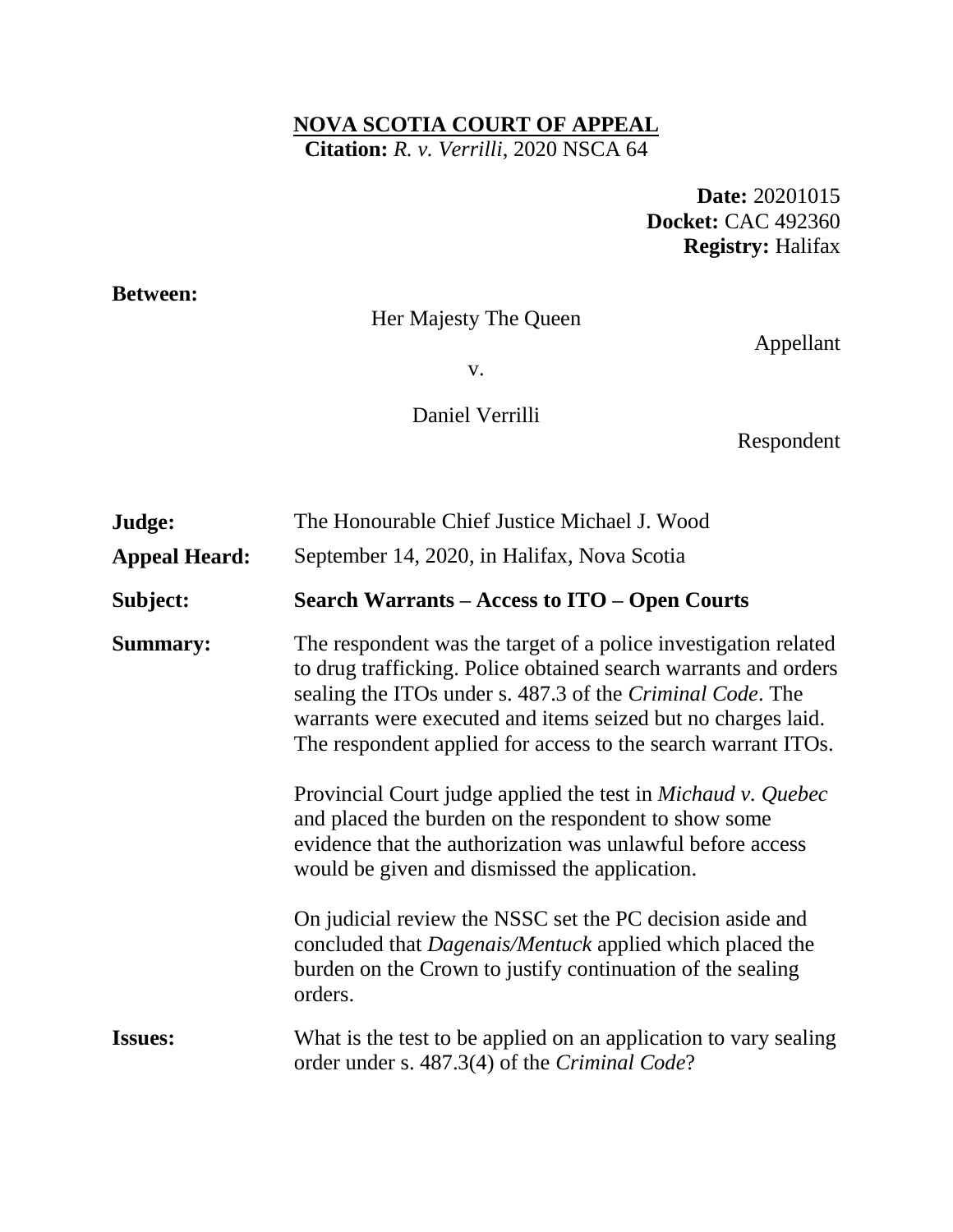**Result:** The appeal is dismissed. The open court principle applies once a search warrant is executed and *Dagenais/Mentuck* governs any discretionary order which limits that principle. This includes an application to vary a sealing order under s. 487.3(4).

*This information sheet does not form part of the court's judgment. Quotes must be from the judgment, not this cover sheet. The full court judgment consists of 16 pages.*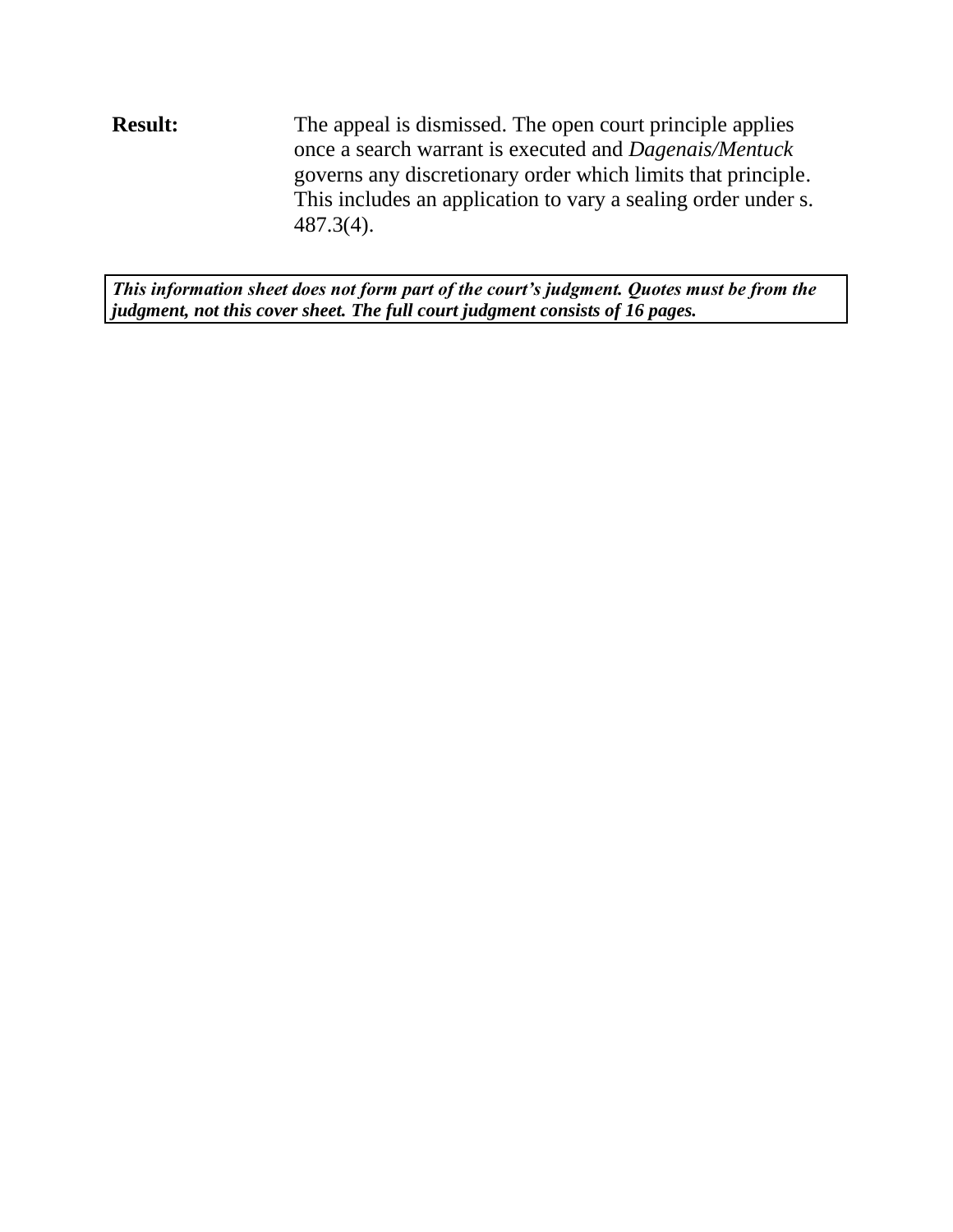### **NOVA SCOTIA COURT OF APPEAL Citation:** *R. v. Verrilli*, 2020 NSCA 64

**Date:** 20201015 **Docket:** CAC 492360 **Registry:** Halifax

### **Between:**

# Her Majesty The Queen

Appellant

v.

## Daniel Verrilli

Respondent

| Judges:              | Wood, C.J.N.S.; Beveridge and Beaton, JJ.A.                                                                           |
|----------------------|-----------------------------------------------------------------------------------------------------------------------|
| <b>Appeal Heard:</b> | September 14, 2020, in Halifax, Nova Scotia                                                                           |
| Held:                | Appeal dismissed without costs, per reasons for judgment of<br>Wood, C.J.N.S.; Beveridge and Beaton, JJ.A. concurring |
| <b>Counsel:</b>      | Paul B. Adams, for the appellant<br>J. Paul Niefer, for the respondent                                                |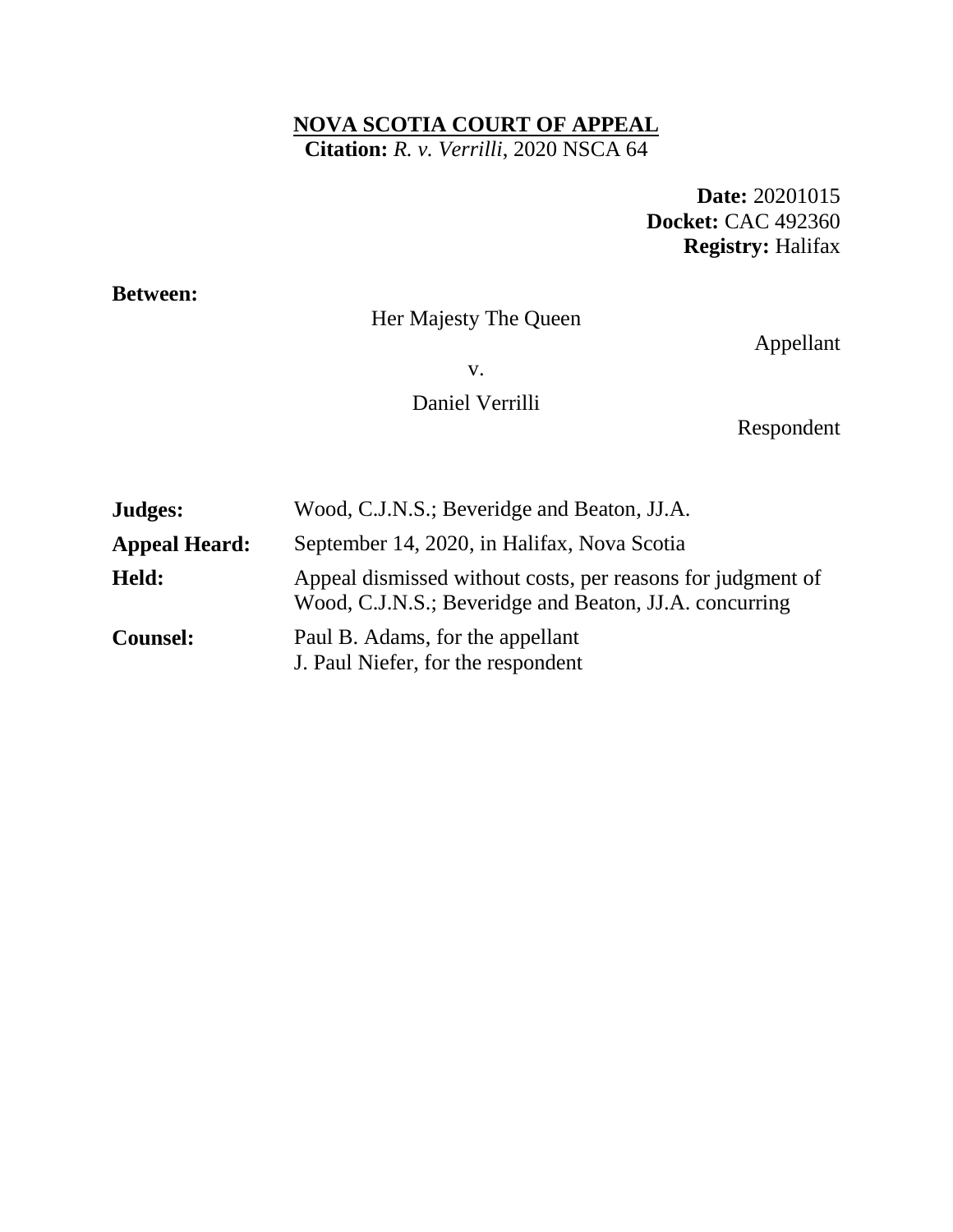# **Reasons for judgment:**

## **Background**

[1] In March 2018, Daniel Verrilli was under investigation for allegedly possessing cocaine for the purposes of trafficking. Police obtained three search warrants authorized by justices of the peace which were used to conduct searches of his home, business and motor vehicles. No charges were laid against Mr. Verrilli and various items which had been seized during the searches were returned to him.

[2] Mr. Verrilli wanted to determine why he had been the subject of the searches and made application to the Provincial Court of Nova Scotia for access to the documents provided to the justices of the peace to support the search warrant requests. These are generally referred to as Informations to Obtain (the "ITOs"). These had been sealed by order of the authorities who issued the warrants.

[3] Mr. Verrilli's application was denied by Judge David Ryan of the Provincial Court on the basis that he did not satisfy the burden on him to justify access to the sealed materials. He sought judicial review of this decision and Justice Joshua Arnold of the Supreme Court of Nova Scotia set aside the Provincial Court decision (2019 NSSC 263). Justice Arnold determined that the burden rested on the Crown to justify continuation of the sealing order and it was not for Mr. Verrilli to show evidence of unlawful authorization. He concluded Judge Ryan had applied the wrong test and directed Mr. Verrilli's application be sent back to Provincial Court for a further hearing.

[4] The Crown appealed Justice Arnold's decision alleging that he identified the wrong legal test for Mr. Verrilli's application to access the ITOs. For the reasons which follow, I conclude that Justice Arnold was correct in placing the onus on the Crown and would dismiss the appeal.

# **Procedural History**

[5] At the time of application for a search warrant, the party requesting the warrant may also seek an order prohibiting access to the ITO. The process for obtaining such a sealing order is set out in s. 487.3 of the *Criminal Code*: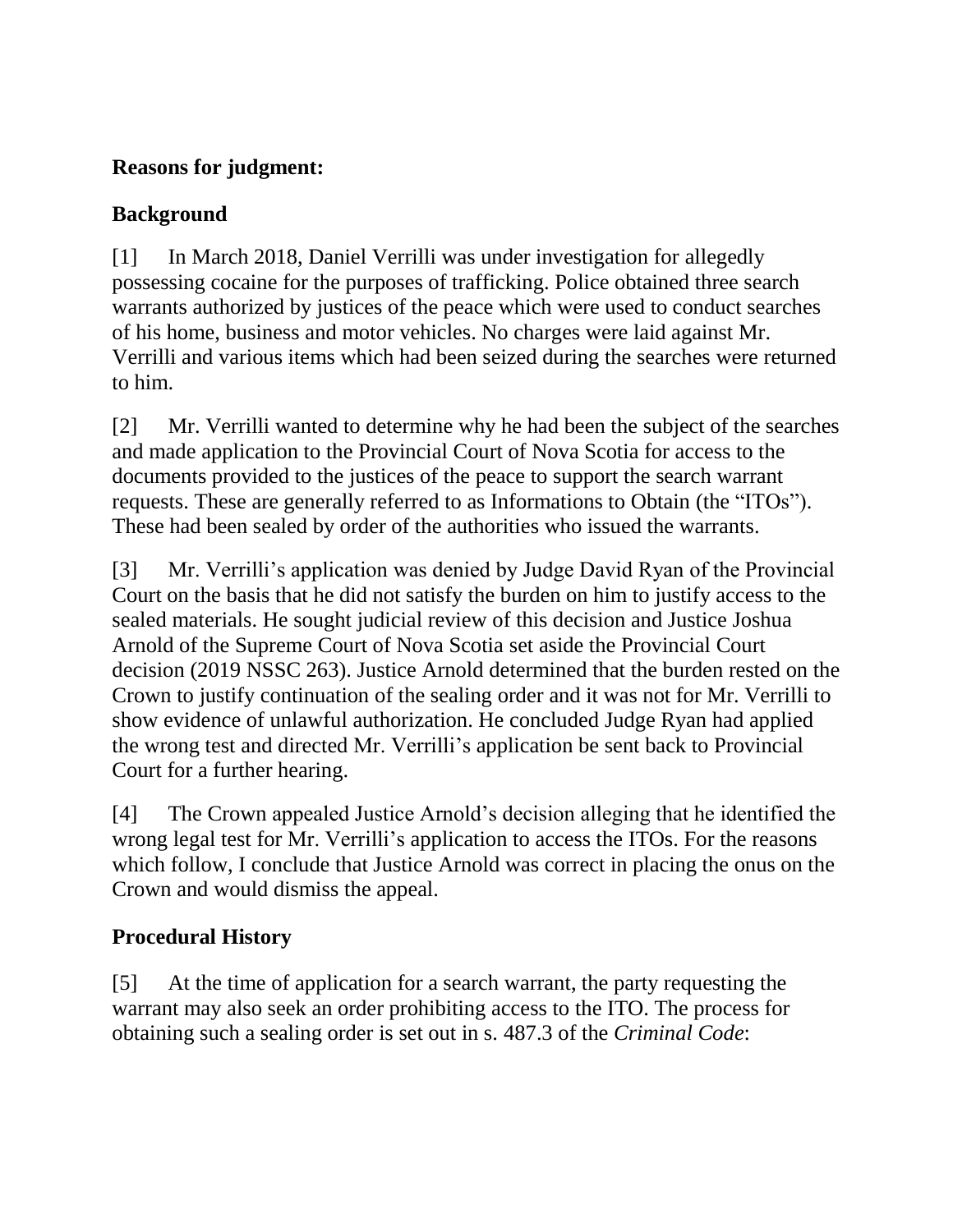#### **Order denying access to information**

487.3 (1) On application made at the time an application is made for a warrant under this or any other Act of Parliament, an order under any of sections 487.013 to 487.018 or an authorization under section 529 or 529.4, or at a later time, a justice, a judge of a superior court of criminal jurisdiction or a judge of the Court of Quebec may make an order prohibiting access to, and the disclosure of, any information relating to the warrant, order or authorization on the ground that

(a) the ends of justice would be subverted by the disclosure for one of the reasons referred to in subsection (2) or the information might be used for an improper purpose; and

(b) the reason referred to in paragraph (a) outweighs in importance the access to the information.

#### **Reasons**

 $(2)$  For the purposes of paragraph  $(1)(a)$ , an order may be made under subsection (1) on the ground that the ends of justice would be subverted by the disclosure

- (a) if disclosure of the information would
	- (i) compromise the identity of a confidential informant,
	- (ii) compromise the nature and extent of an ongoing investigation,

(iii) endanger a person engaged in particular intelligence-gathering techniques and thereby prejudice future investigations in which similar techniques would be used, or

- (iv) prejudice the interests of an innocent person; and
- (b) for any other sufficient reason.

#### **Procedure**

(3) Where an order is made under subsection (1), all documents relating to the application shall, subject to any terms and conditions that the justice or judge considers desirable in the circumstances, including, without limiting the generality of the foregoing, any term or condition concerning the duration of the prohibition, partial disclosure of a document, deletion of any information or the occurrence of a condition, be placed in a packet and sealed by the justice or judge immediately on determination of the application, and that packet shall be kept in the custody of the court in a place to which the public has no access or in any other place that the justice or judge may authorize and shall not be dealt with except in accordance with the terms and conditions specified in the order or as varied under subsection (4).

#### **Application for variance of order**

(4) An application to terminate the order or vary any of its terms and conditions may be made to the justice or judge who made the order or a judge of the court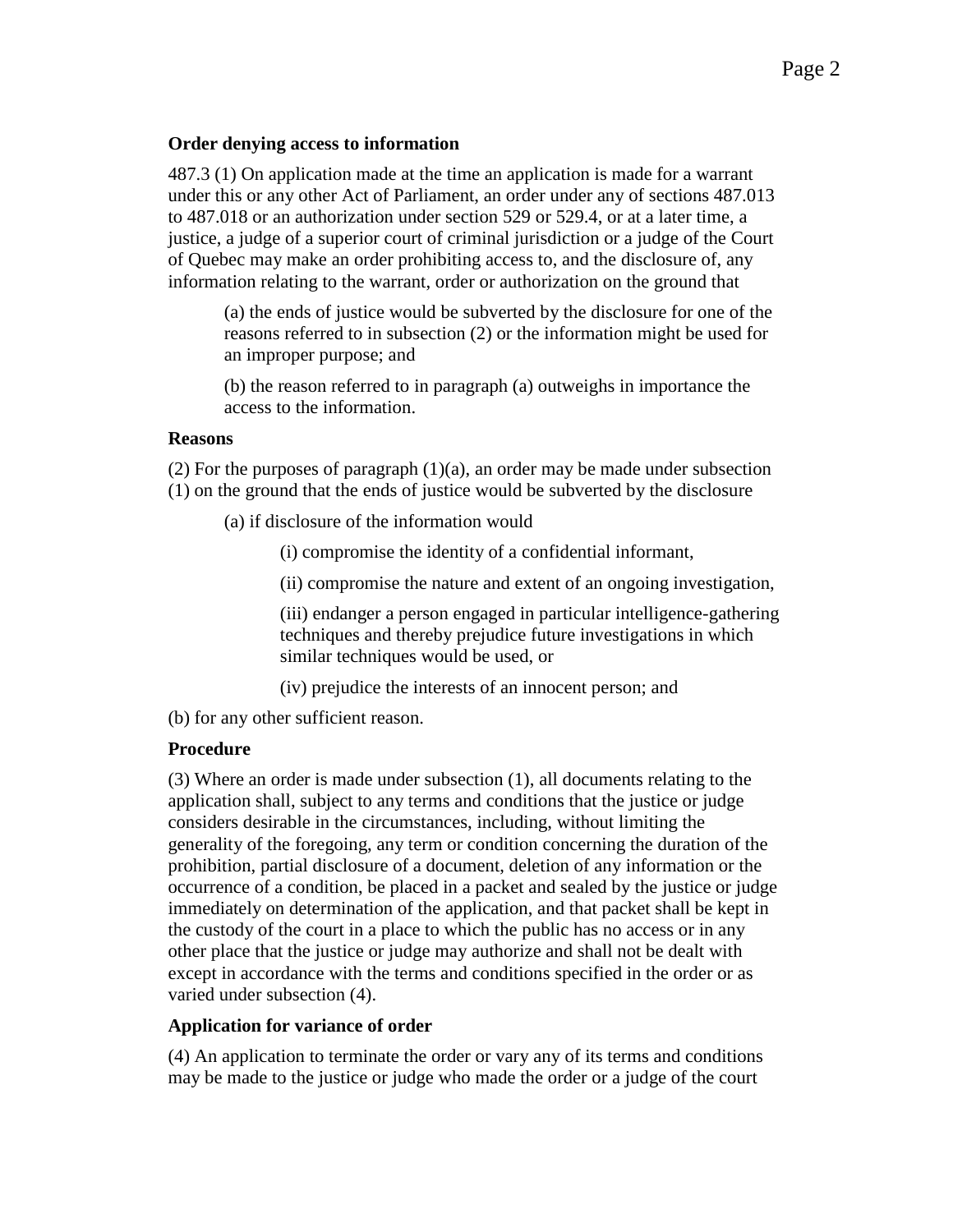before which any proceedings arising out of the investigation in relation to which the warrant or production order was obtained may be held.

1997, c. 23, s. 14, c. 39, s. 12004, c. 3, s. 82014, c. 31, s. 22

[6] After learning that he had been the target of a criminal investigation and searches which ultimately did not result in charges, Mr. Verrilli made an application under s. 487.3(4) to access the ITOs which had been used to obtain the search warrants.

[7] On the initial hearing, counsel for both parties advised the Provincial Court judge that the test to be applied was set out in the Supreme Court of Canada decision in *Michaud v. Quebec (Attorney General)*, [1996] 3 S.C.R. 3. *Michaud* involved an application for access to the sealed packet containing the application and supporting affidavits used to obtain a wiretap authorization pursuant to s. 187 of the *Criminal Code*. As with Mr. Verrilli, Mr. Michaud had been the target of an investigation which did not result in charges. The Court concluded that s. 187 of the *Code* placed the burden on an applicant for access to a wiretap ITO to provide "some evidence that the initial authorization was obtained in an unlawful manner" (*Michaud*, para. 55). The Provincial Court judge concluded that Mr. Verrilli had not met this burden and his application for access to the search warrant ITOs was dismissed.

[8] On judicial review before the Supreme Court of Nova Scotia, Mr. Verrilli argued that *Michaud* did not govern his application under s. 487.3(4) of the *Code* and the proper test was found in the Supreme Court of Canada decisions in *Dagenais v. Canadian Broadcasting Corp.*, [1994] 3 S.C.R. 835 and *R. v. Mentuck*, 2001 SCC 76 (collectively referred to as "*Dagenais/Mentuck*") which places the burden on the Crown to justify continuation of the sealing orders. When applying this test a judge must take into account the necessity of the order as well as the balance between its salutary and deleterious effects.

[9] The reviewing judge concluded the test to be used was from *Dagenais/Mentuck* and not *Michaud* and remitted the matter back to the Provincial Court to be dealt with in accordance with that determination. His analysis is summarized at paragraphs 52-56:

[52] This application relates to the right of a non-accused target to access the ITOs that led to the issuance of three search warrants. The legislative provisions governing search warrants are very different than those involving wiretaps. There is no legislative provision placing the onus on an applicant seeking to unseal an ITO similar to the statutory onus placed on an applicant seeking to unseal a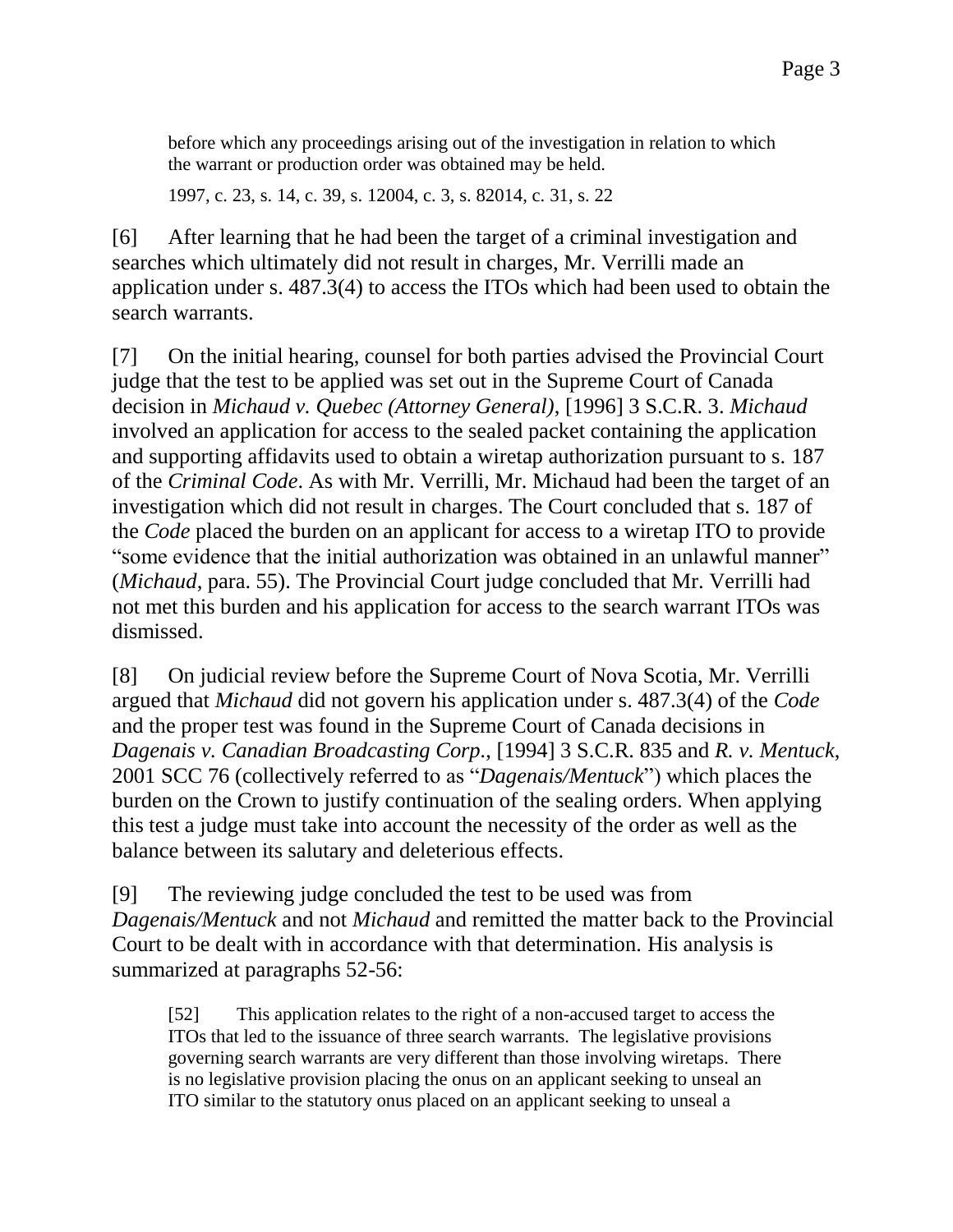wiretap. *Michaud* was a wiretap case. Wiretaps are subject to very specific provisions in the *Criminal Code* that limit access to the presumptively sealed packet of information.

The *Criminal Code* search warrant provisions do not mirror the wiretap provisions. However, a judicial officer may determine that an ITO should be sealed in accordance with s. 487.3 of the *Criminal Code*. I cannot conclude that Parliament intended these two regimes to be treated the same way.

[53] The Supreme Court of Canada was very clear in explaining that the *Dagenais/Mentuck* test applies to all discretionary actions that could limit the open court principle.

[54] Practically speaking, there is little difference between the purpose for keeping a sealed wiretap packet confidential and keeping a sealed ITO confidential. However, Parliament could have created legislative provisions for search warrants that mirror those for wiretaps. But it did not do so.

[55] The judge in this case adopted the approach that applies *Michaud* to search warrants. Although *Dagenais/Mentuck*, *Schmidt* and *Nur* were referred to by counsel in submissions to the judge, both parties accepted that *Michaud*  applied and that the onus was on Mr. Verrilli to show more than a mere suspicion of police wrongdoing. Mr. Verrilli conceded that he was obligated to provide an evidentiary basis to show fraud, willful non-disclosure by the police, or a larger pattern of abusive conduct. The judge did not rely on the *Dagenais/Mentuck* approach which places the onus on the Crown to show that: (a) such a sealing order is necessary in order to prevent a serious risk to the proper administration of justice because reasonably alternative measures will not prevent the risk; and (b) that the salutary effects of the sealing order outweigh the deleterious effects on the rights and interests of the parties and the public, including the effects on the right to free expression, the right of the accused to a fair and public trial, and the efficacy of the administration of justice.

[56] In my opinion, the parties and the judge were wrong to apply the *Michaud* standard and place the onus on Mr. Verrilli. The test in *Dagenais/Mentuck* governs when an application is made to unseal an ITO in accordance with s. 487.3(4) of the *Criminal Code*, and in these circumstances, places the onus on the Crown.

[10] On this appeal, the Crown argues the reviewing judge erred in applying *Dagenais/Mentuck* and says that the proper test to be applied on Mr. Verrilli's application is found in *Michaud*.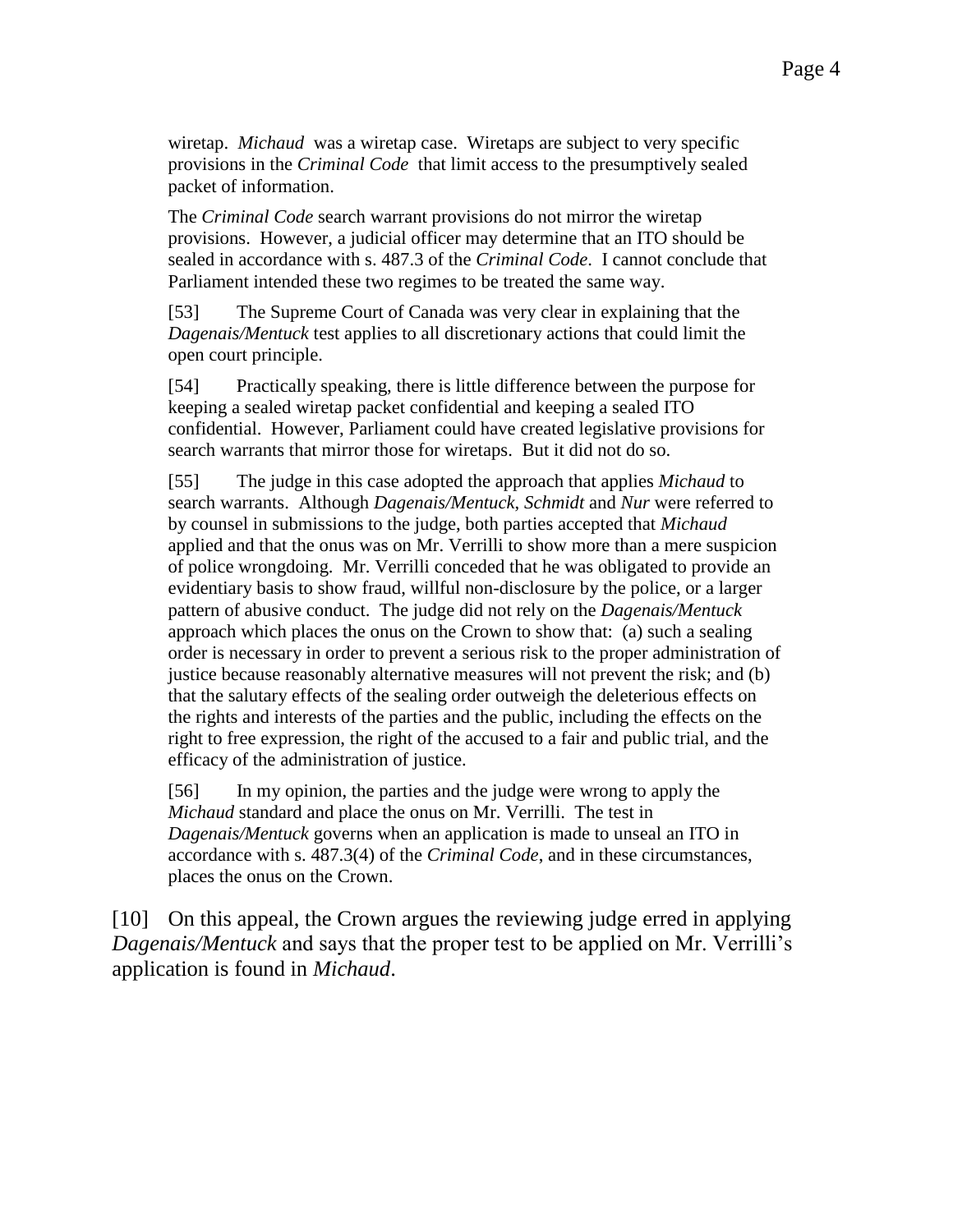## **Positions of the Parties**

## *Appellant*

[11] The appellant says Mr. Verrilli is in a comparable position to the applicant in *Michaud*. Both had been the target of criminal investigations which did not result in charges and each had been subject to judicially authorized investigative techniques. In Mr. Verrilli's case, it was search warrants and for Mr. Michaud, wiretaps. Both parties sought access to the sealed ITOs which supported the authorizations.

[12] Although *Dagenais/Mentuck* governs the initial application for a sealing order under s. 487.3, the appellant argues that, once the order has been granted, the presumption of open courts is displaced. The balancing of interests between the individual and law enforcement, which led to the decision in *Michaud,* would then be applicable to an application under s. 487.3(4) to vary the sealing order.

# *Respondent*

[13] The respondent notes that legislative schemes applicable to search warrants and wiretap authorizations are different. For the former, there is no automatic sealing of the ITO and it is necessary to make an application for a sealing order to the issuing authority who must then engage the *Dagenais/Mentuck* analysis. For wiretaps, s. 187 creates a statutory confidentiality with limited authority to permit access. The respondent says the analysis in *Michaud* is not applicable to an application under s. 487.3(4).

[14] The respondent says *Dagenais/Mentuck* applies at every step under s. 487.3 and the burden remains on the Crown throughout to justify the issuance and continuance of any sealing order.

# **Issue on Appeal**

[15] The parties agree the issue on appeal is:

What is the test to be applied in determining a non-accused person's application under s. 487.3(4) of the *Criminal Code* to access information subject to a valid sealing order after a search warrant has been executed?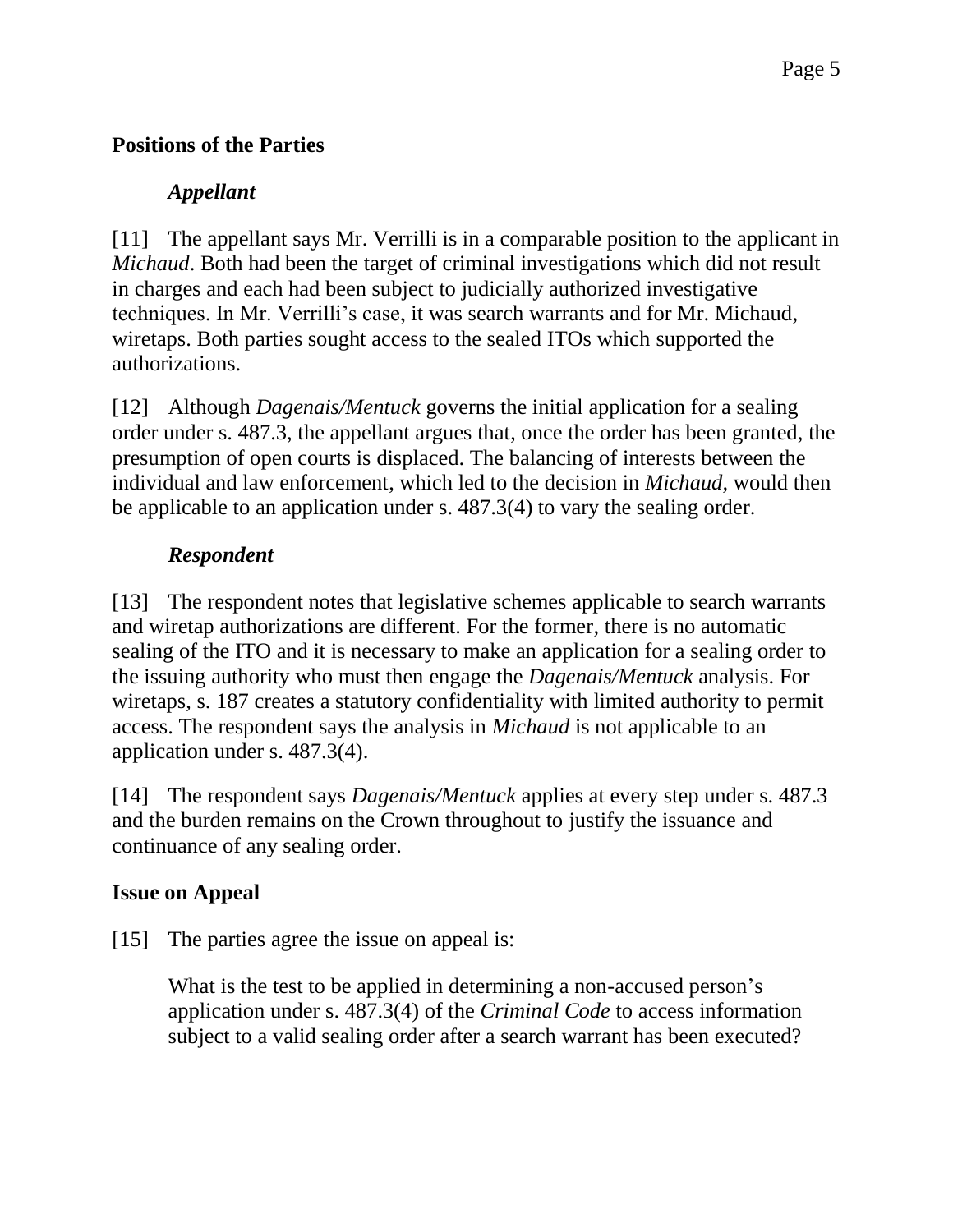[16] The respondent filed a notice of contention raising the following additional issue:

Whether Judge Ryan erred in law by failing to address Mr. Verrilli's *Charter*  argument that his unlawful arrest was evidence of contemporaneous and abusive conduct by the police.

[17] In light of my conclusion on the appeal, I need not address the issue raised in the notice of contention.

### **Standard of Review**

[18] The parties agree that this appeal raises a question of law and the standard of review is correctness.

### **Analysis**

[19] The submissions of the parties invite a comparative analysis of s. 187 and s. 487.3 of the *Criminal Code*. For ease of reference, I will set these out:

### **Manner in which application to be kept secret**

**187** (1) All documents relating to an application made pursuant to any provision of this Part are confidential and, subject to subsection (1.1), shall be placed in a packet and sealed by the judge to whom the application is made immediately on determination of the application, and that packet shall be kept in the custody of the court in a place to which the public has no access or in such other place as the judge may authorize and shall not be dealt with except in accordance with subsections  $(1.2)$  to  $(1.5)$ .

### **Exception**

(1.1) An authorization given under this Part need not be placed in the packet except where, pursuant to subsection 184.3(7) or (8), the original authorization is in the hands of the judge, in which case that judge must place it in the packet and the facsimile remains with the applicant.

### **Opening for further applications**

(1.2) The sealed packet may be opened and its contents removed for the purpose of dealing with an application for a further authorization or with an application for renewal of an authorization.

### **Opening on order of judge**

(1.3) A provincial court judge, a judge of a superior court of criminal jurisdiction or a judge as defined in section 552 may order that the sealed packet be opened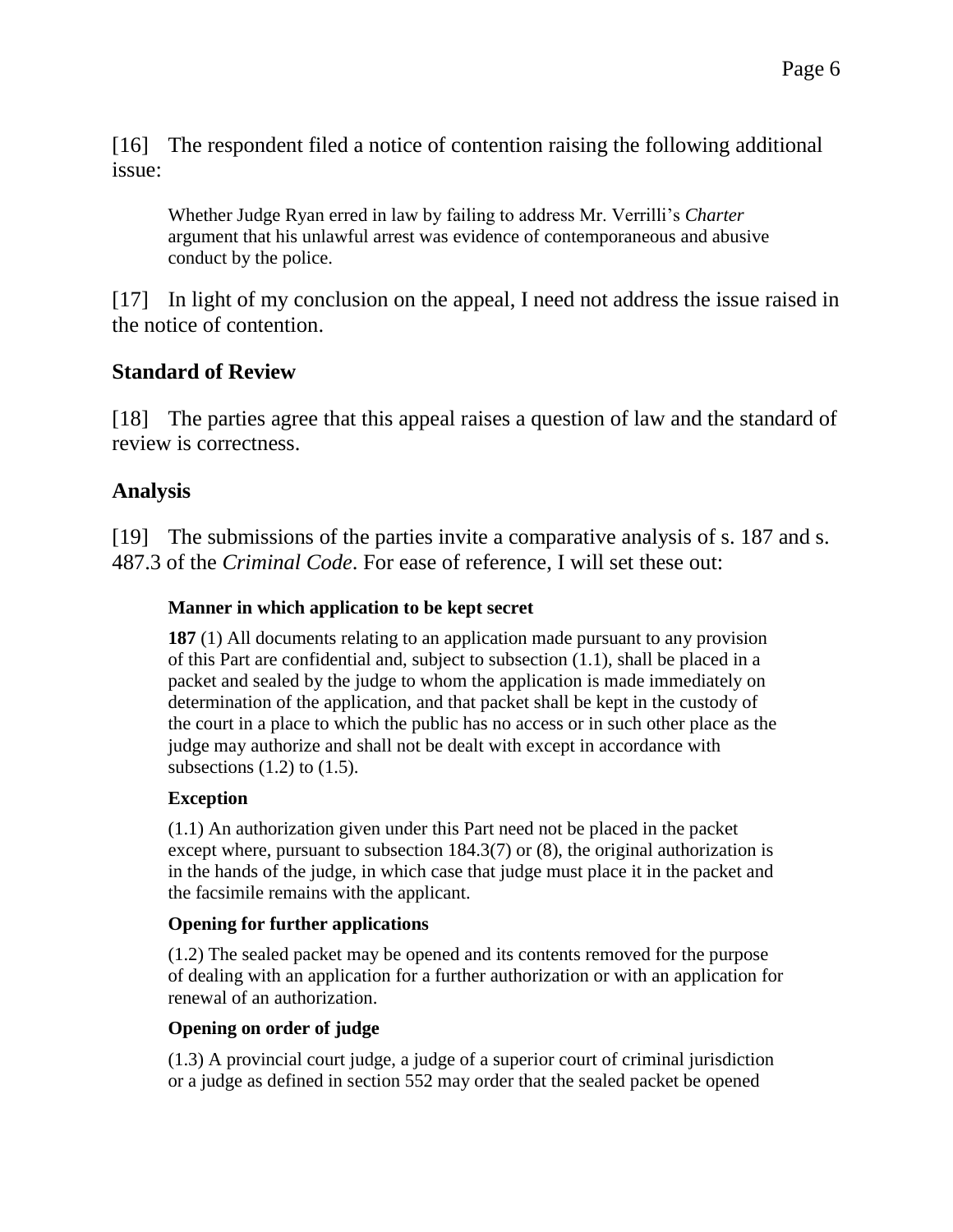and its contents removed for the purpose of copying and examining the documents contained in the packet.

#### **Opening on order of trial judge**

(1.4) A judge or provincial court judge before whom a trial is to be held and who has jurisdiction in the province in which an authorization was given may order that the sealed packet be opened and its contents removed for the purpose of copying and examining the documents contained in the packet if

(a) any matter relevant to the authorization or any evidence obtained pursuant to the authorization is in issue in the trial; and

(b) the accused applies for such an order for the purpose of consulting the documents to prepare for trial.

#### **Order for destruction of documents**

(1.5) Where a sealed packet is opened, its contents shall not be destroyed except pursuant to an order of a judge of the same court as the judge who gave the authorization.

#### **Order of judge**

(2) An order under subsection  $(1.2)$ ,  $(1.3)$ ,  $(1.4)$  or  $(1.5)$  made with respect to documents relating to an application made pursuant to section 185 or subsection 186(6) or 196(2) may only be made after the Attorney General or the Minister of Public Safety and Emergency Preparedness by whom or on whose authority the application for the authorization to which the order relates was made has been given an opportunity to be heard.

#### **Idem**

(3) An order under subsection  $(1.2)$ ,  $(1.3)$ ,  $(1.4)$  or  $(1.5)$  made with respect to documents relating to an application made pursuant to subsection 184.2(2) or section 184.3 may only be made after the Attorney General has been given an opportunity to be heard.

#### **Editing of copies**

(4) Where a prosecution has been commenced and an accused applies for an order for the copying and examination of documents pursuant to subsection (1.3) or (1.4), the judge shall not, notwithstanding those subsections, provide any copy of any document to the accused until the prosecutor has deleted any part of the copy of the document that the prosecutor believes would be prejudicial to the public interest, including any part that the prosecutor believes could

(a) compromise the identity of any confidential informant;

(b) compromise the nature and extent of ongoing investigations;

(c) endanger persons engaged in particular intelligence-gathering techniques and thereby prejudice future investigations in which similar techniques would be used; or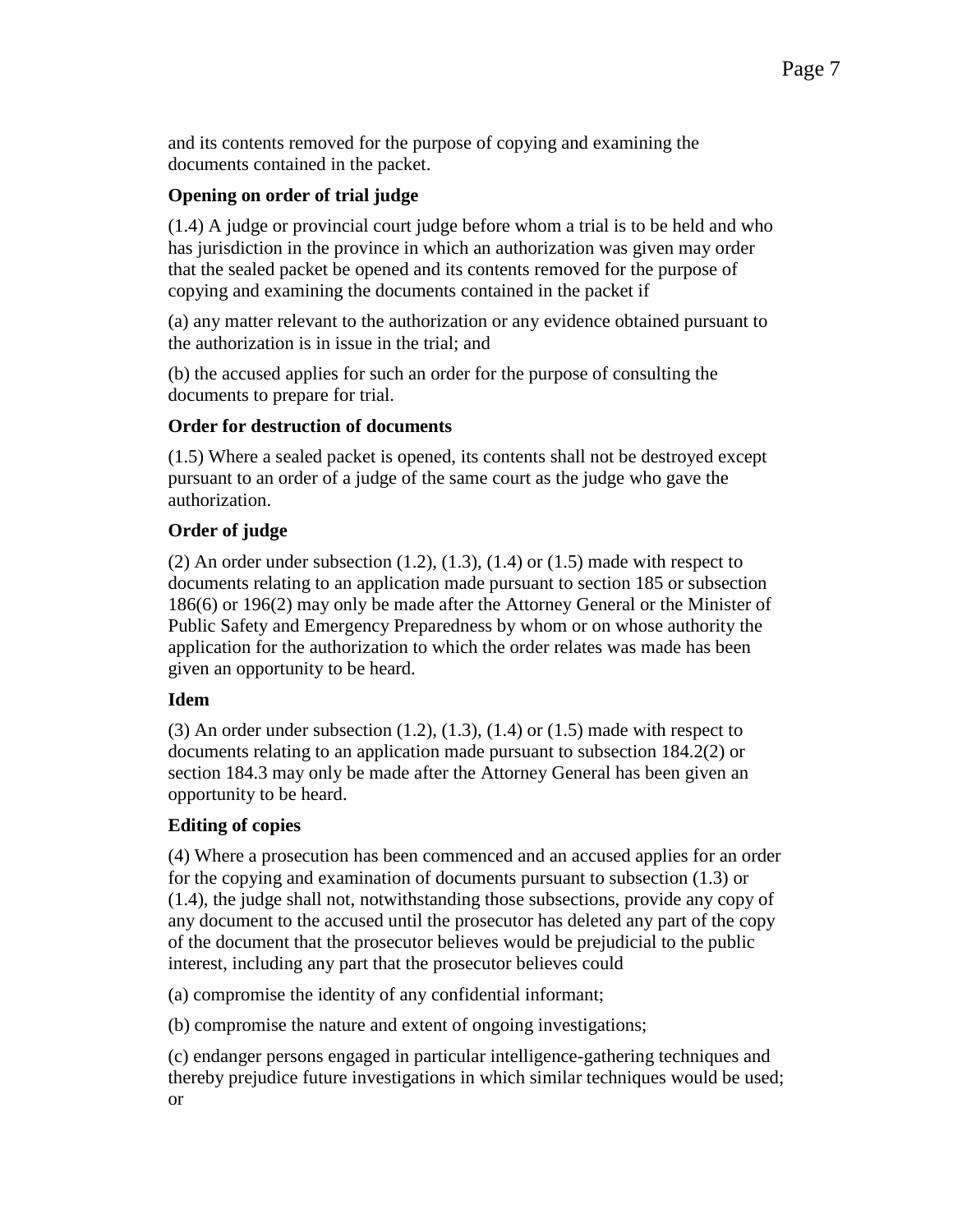(d) prejudice the interests of innocent persons.

#### **Accused to be provided with copies**

(5) After the prosecutor has deleted the parts of the copy of the document to be given to the accused under subsection (4), the accused shall be provided with an edited copy of the document.

#### **Original documents to be returned**

(6) After the accused has received an edited copy of a document, the prosecutor shall keep a copy of the original document, and an edited copy of the document and the original document shall be returned to the packet and the packet resealed.

#### **Deleted parts**

(7) An accused to whom an edited copy of a document has been provided pursuant to subsection (5) may request that the judge before whom the trial is to be held order that any part of the document deleted by the prosecutor be made available to the accused, and the judge shall order that a copy of any part that, in the opinion of the judge, is required in order for the accused to make full answer and defence and for which the provision of a judicial summary would not be sufficient, be made available to the accused.

#### **Documents to be kept secret — related warrant or order**

(8) The rules provided for in this section apply to all documents relating to a request for a related warrant or order referred to in subsection 184.2(5), 186(8) or 188(6) with any necessary modifications.

R.S., 1985, c. C-46, s. 187; R.S., 1985, c. 27 (1st Supp.), s. 24; 1993, c. 40, s. 7; 2005, c. 10, s. 24; 2014, c. 31, s. 10

[...]

### **Order denying access to information**

**487.3** (1) On application made at the time an application is made for a warrant under this or any other Act of Parliament, an order under any of sections 487.013 to 487.018 or an authorization under section 529 or 529.4, or at a later time, a justice, a judge of a superior court of criminal jurisdiction or a judge of the Court of Quebec may make an order prohibiting access to, and the disclosure of, any information relating to the warrant, order or authorization on the ground that

(a) the ends of justice would be subverted by the disclosure for one of the reasons referred to in subsection (2) or the information might be used for an improper purpose; and

(b) the reason referred to in paragraph (a) outweighs in importance the access to the information.

#### **Reasons**

 $(2)$  For the purposes of paragraph  $(1)(a)$ , an order may be made under subsection (1) on the ground that the ends of justice would be subverted by the disclosure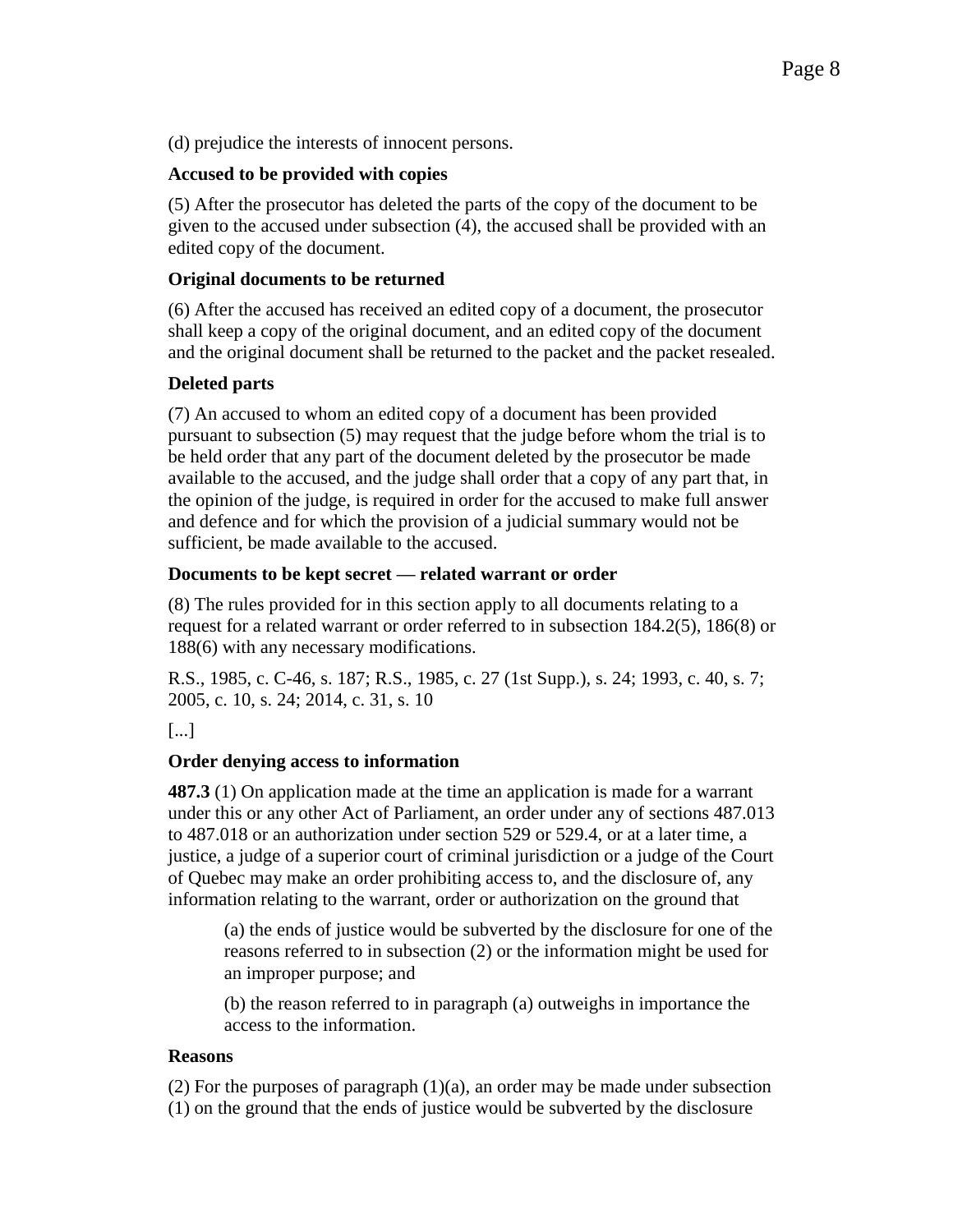(a) if disclosure of the information would

(i) compromise the identity of a confidential informant,

(ii) compromise the nature and extent of an ongoing investigation,

(iii) endanger a person engaged in particular intelligence-gathering techniques and thereby prejudice future investigations in which similar techniques would be used, or

(iv) prejudice the interests of an innocent person; and

(b) for any other sufficient reason.

#### **Procedure**

(3) Where an order is made under subsection (1), all documents relating to the application shall, subject to any terms and conditions that the justice or judge considers desirable in the circumstances, including, without limiting the generality of the foregoing, any term or condition concerning the duration of the prohibition, partial disclosure of a document, deletion of any information or the occurrence of a condition, be placed in a packet and sealed by the justice or judge immediately on determination of the application, and that packet shall be kept in the custody of the court in a place to which the public has no access or in any other place that the justice or judge may authorize and shall not be dealt with except in accordance with the terms and conditions specified in the order or as varied under subsection (4).

#### **Application for variance of order**

(4) An application to terminate the order or vary any of its terms and conditions may be made to the justice or judge who made the order or a judge of the court before which any proceedings arising out of the investigation in relation to which the warrant or production order was obtained may be held.

1997, c. 23, s. 14, c. 39, s. 12004, c. 3, s. 82014, c. 31, s. 22

[20] Both sections describe a process whereby applications and supporting materials for investigative tools may be kept secret. They also outline the procedure for requesting access to these materials, particularly by accused persons. However, there is an obvious and significant difference. Under s. 187, a wiretap ITO is automatically confidential and placed under seal. With a search warrant ITO, under s. 487.3, there is no legislated confidentiality or sealing but rather an application may be made for a discretionary sealing order. Subsection 4 adds the procedure for a subsequent application to terminate or vary any of the terms and conditions of the order. There is no authority in s. 187 to vary or terminate the statutory confidentiality; although, an application can be made to a judge (under ss. 1.3) for an order to copy and examine the documents.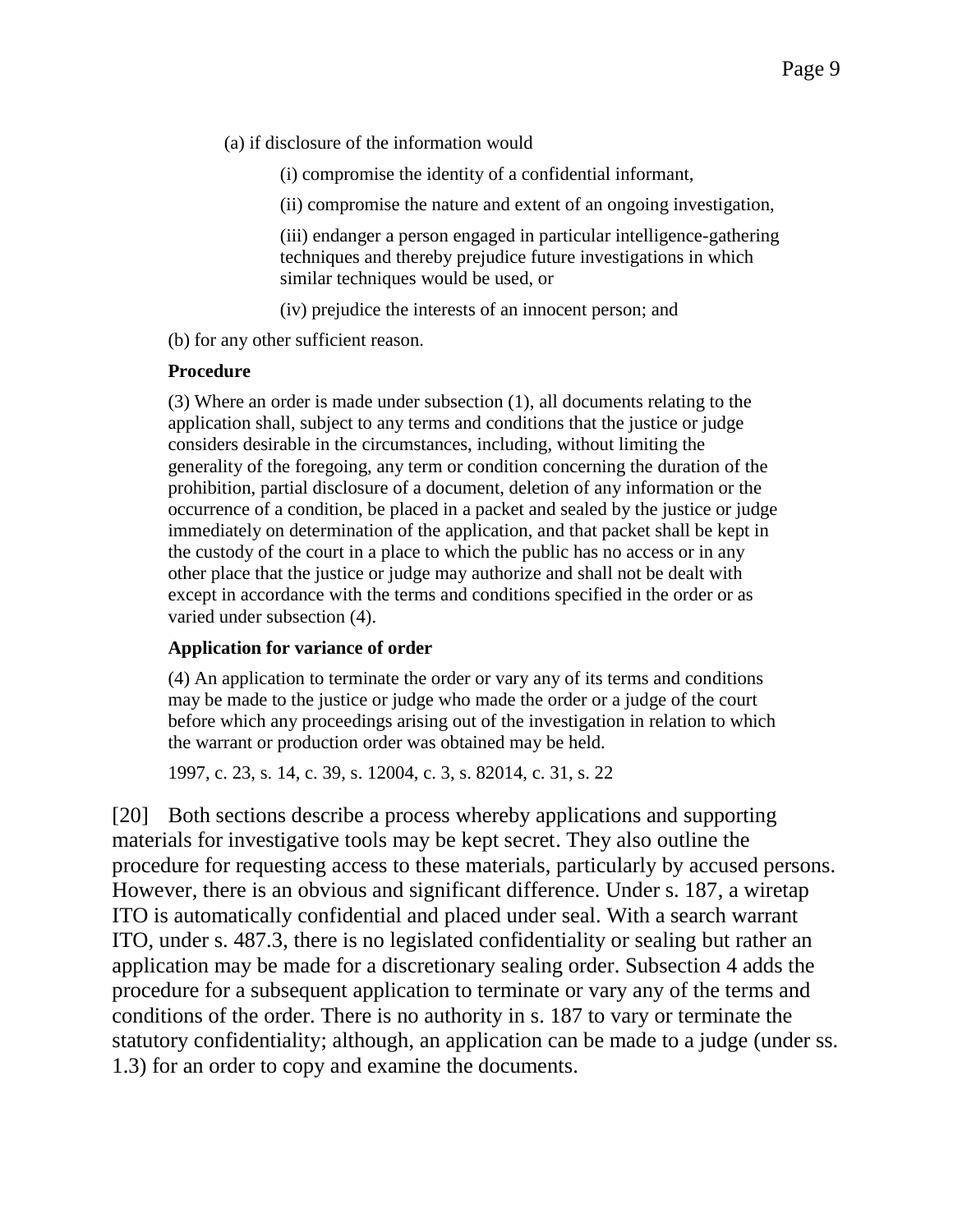[21] The fact that Parliament chose to deal with the secrecy of the ITOs in relation to these two investigative tools so differently explains the variance in the jurisprudence related to these two sections of the *Code*.

[22] I will start my analysis by discussing the open court principle as described in *Dagenais/Mentuck* followed by an examination of search warrants and s. 487.3 and, finally, consideration of s. 187 and the decision in *Michaud*.

## *Dagenais/Mentuck*

[23] In Canada, the open court principle is essential for public confidence in the courts and the administration of justice. Judicial proceedings are presumed to be open to the public and the media and should only be restricted where the party seeking to do so can provide sufficient justification. This principle was described by the Supreme Court of Canada in *Toronto Star Newspapers Ltd. v. Ontario*, 2005 SCC 41 as follows:

1 In any constitutional climate, the administration of justice thrives on exposure to light — and withers under a cloud of secrecy.

2 That lesson of history is enshrined in the *Canadian Charter of Rights and Freedoms*. Section 2 (b) of the *Charter* guarantees, in more comprehensive terms, freedom of communication and freedom of expression. These fundamental and closely related freedoms both depend for their vitality on public access to information of public interest. What goes on in the courts ought therefore to be, and manifestly is, of central concern to Canadians.

3 The freedoms I have mentioned, though fundamental, are by no means absolute. Under certain conditions, public access to confidential or sensitive information related to court proceedings will endanger and not protect the integrity of our system of justice. A temporary shield will in some cases suffice; in others, permanent protection is warranted.

4 Competing claims related to court proceedings necessarily involve an exercise in judicial discretion. It is now well established that court proceedings are presumptively "open" in Canada. Public access will be barred only when the appropriate court, in the exercise of its discretion, concludes that disclosure would *subvert the ends of justice* or *unduly impair its proper administration*.

[24] In the *Dagenais/Mentuck* decisions, the Supreme Court of Canada considered applications for publication bans in the context of criminal proceedings. In *Dagenais,* the ban was directed at a television program which the applicant alleged would be prejudicial to the fairness of his jury trial then under way. In *Mentuck,* the request was for a temporary ban over the identity of certain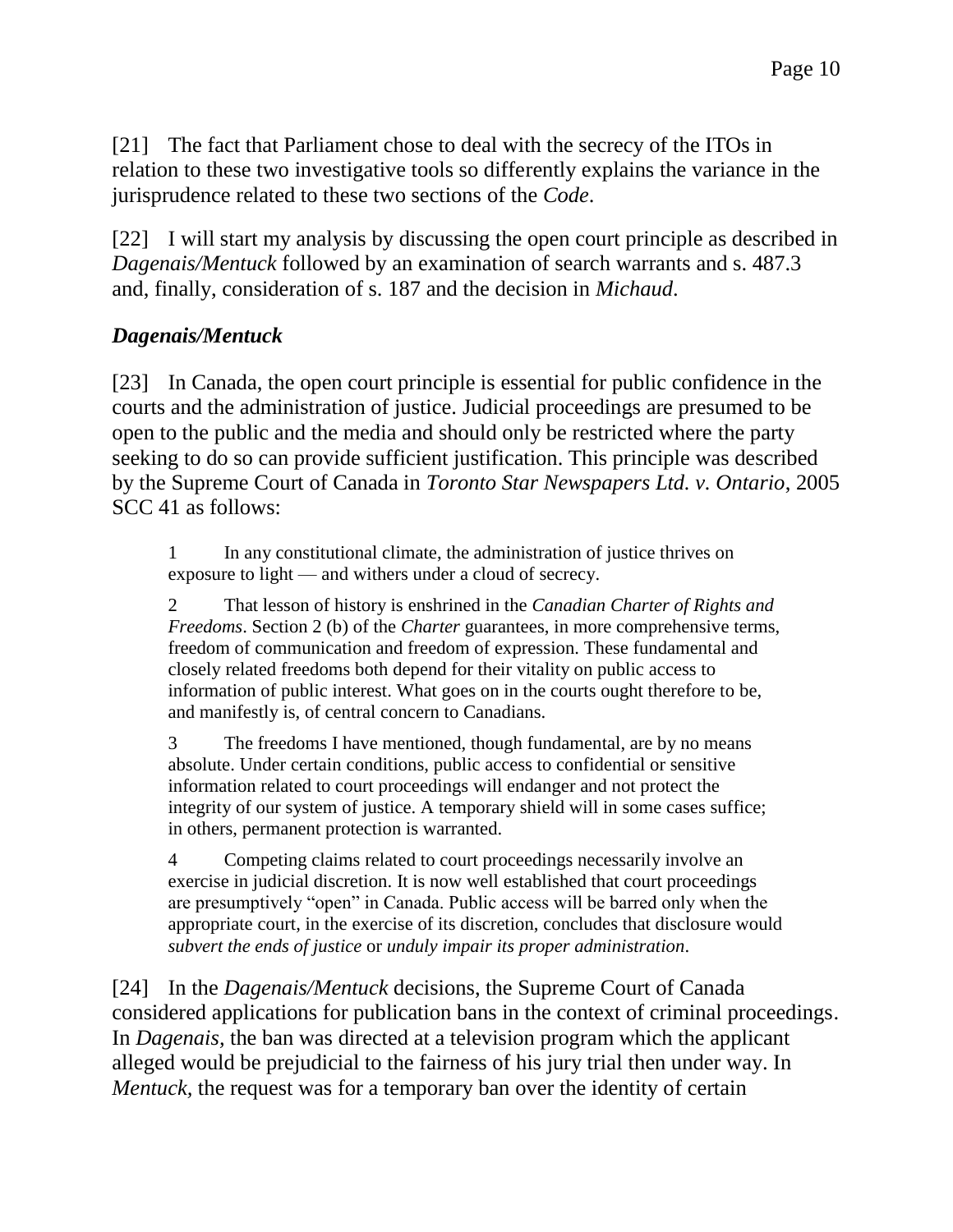undercover police officers and the operational methods used in investigating the accused. The test for assessing whether to issue such common law publication bans was first set out in *Dagenais*, but modified in *Mentuck* to provide:

[32] …

A publication ban should only be ordered when:

(a) such an order is necessary in order to prevent a serious risk to the proper administration of justice because reasonably alternative measures will not prevent the risk; and

(b) the salutary effects of the publication ban outweigh the deleterious effects on the rights and interests of the parties and the public, including the effects on the right to free expression, the right of the accused to a fair and public trial, and the efficacy of the administration of justice.

[25] In *Mentuck,* the Crown argued the identity of the undercover officers and the details of their operations should be banned in order to ensure officer safety as well as protect the integrity of ongoing and future undercover operations. The concern was that persons becoming aware of the details of the operation might be less susceptible to similar investigative techniques in the future. After applying the balancing test noted above, the Court imposed a temporary ban on publication of the identity of undercover officers but not with respect to investigative techniques.

[26] Although both *Dagenais* and *Mentuck* involved applications which were opposed by the media, it is not necessary for the media to be involved in order for the principles to apply. Even if the application is made *ex parte* and there is no person present to argue against the publication ban, a judge must still take into account the interests of the press and public (*Mentuck,* para. 38).

[27] In *Toronto Star*, the Supreme Court of Canada considered a challenge to sealing orders issued under s. 487.3 of the *Code* and concluded that the *Dagenais/Mentuck* analysis applies. The Court described the scope of these principles in very broad terms:

5 This criterion has come to be known as the *Dagenais/Mentuck* test, after the decisions of this Court in which the governing principles were established and refined. The issue in this case is whether that test, developed in the context of publication bans at the time of trial, applies as well at the pre-charge or "investigative stage" of criminal proceedings. More particularly, whether it applies to "sealing orders" concerning search warrants and the informations upon which their issuance was judicially authorized.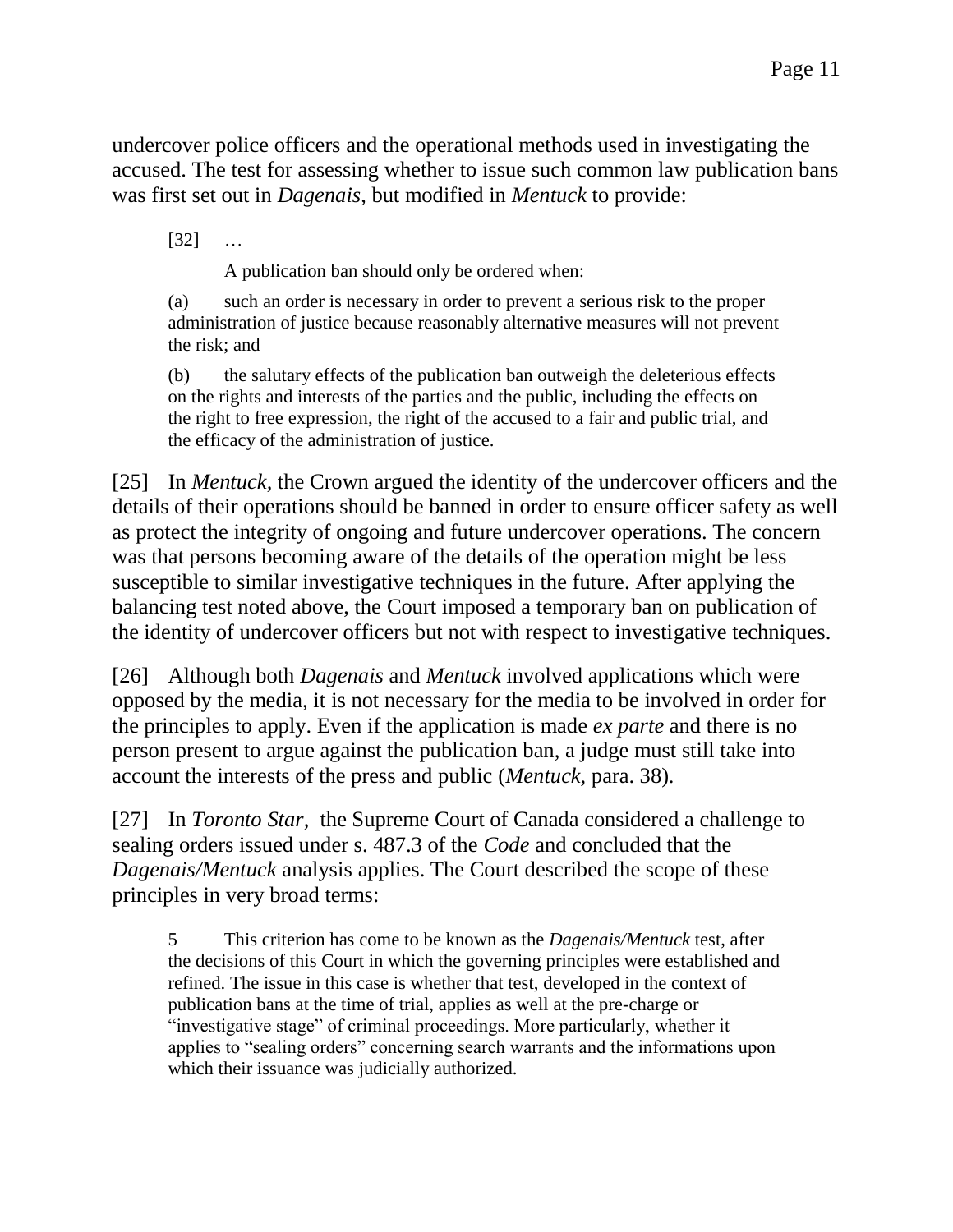6 The Court of Appeal for Ontario held that it does and the Crown now appeals against that decision.

7 I would dismiss the appeal. In my view, the *Dagenais/Mentuck* test applies to *all* discretionary court orders that limit freedom of expression and freedom of the press in relation to legal proceedings. Any other conclusion appears to me inconsistent with an unbroken line of authority in this Court over the past two decades. And it would tend to undermine the open court principle inextricably incorporated into the core values of s. 2 (b) of the *Charter*.

8 The *Dagenais/Mentuck* test, though applicable at every stage of the judicial process, was from the outset meant to be applied in a flexible and contextual manner. A serious risk to the administration of justice at the investigative stage, for example, will often involve considerations that have become irrelevant by the time of trial. On the other hand, the perceived risk may be more difficult to demonstrate in a concrete manner at that early stage. Where a sealing order is at that stage solicited for a brief period only, this factor alone may well invite caution in opting for full and immediate disclosure.

9 Even then, however, a party seeking to limit public access to legal proceedings must rely on more than a generalized assertion that publicity could compromise investigative efficacy. If such a generalized assertion were sufficient to support a sealing order, the presumption would favour secrecy rather than openness, a plainly unacceptable result.

## *Search Warrants – s. 487.3*

[28] Search warrants are important investigative tools for police. Their effectiveness depends upon secrecy in the sense that the target should not be aware that a warrant has been issued. Once a warrant has been executed, the concerns over secrecy are diminished. In 1982, the Supreme Court of Canada was asked to consider public access to search warrant records in *Nova Scotia (Attorney General) v. MacIntyre*, [1982] 1 S.C.R. 175. The Court held that, once a warrant was executed, there was a presumption in favour of public access to the information unless the party seeking to maintain confidentiality could demonstrate the ends of justice would be subverted by disclosure.

[29] In *Toronto Star*, the Supreme Court reaffirmed the principles from *MacIntyre* and emphasised the burden on the party seeking to prevent public access to search warrant information:

21 After a search warrant has been executed, openness was to be presumptively favoured. The party seeking to deny public access thereafter was bound to prove that disclosure would subvert the ends of justice.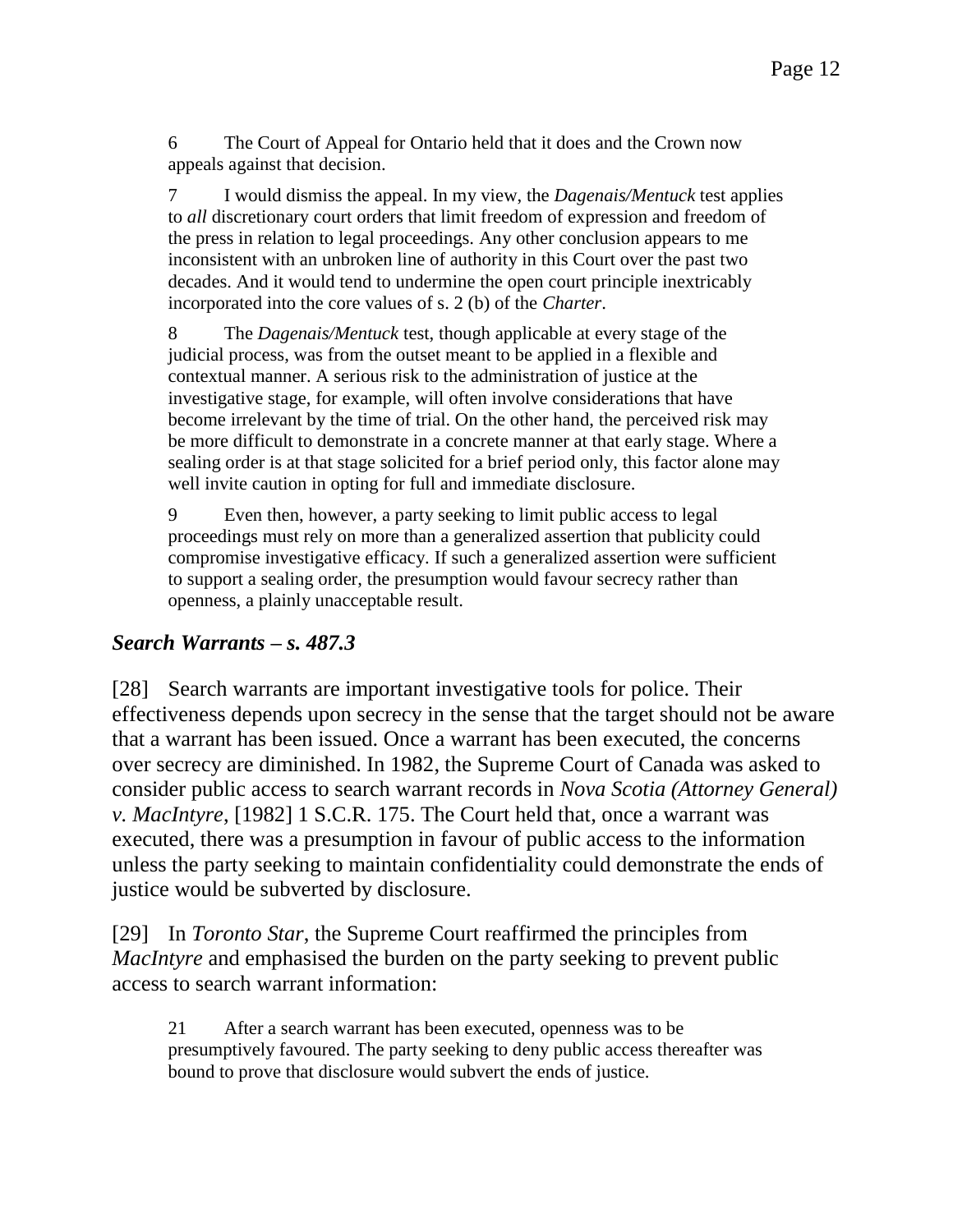22 These principles, as they apply in the criminal investigative context, were subsequently adopted by Parliament and codified in s. 487.3 of the *Criminal Code*, R.S.C. 1985, c. C-46. That provision does not govern this case, since our concern here is with warrants issued under the *Provincial Offences Act* of Ontario, R.S.O. 1990, c. P.33. It nonetheless provides a useful reference point since it encapsulates in statutory form the common law that governs, in the absence of valid legislation to the contrary, throughout Canada.

23 Section 487.3(2) is of particular relevance to this case. It contemplates a sealing order on the ground that the ends of justice would be subverted, in that disclosure of the information would compromise the nature and extent of an ongoing investigation. That is what the Crown argued here. It is doubtless a proper ground for a sealing order with respect to an information used to obtain a provincial warrant and not only to informations under the *Criminal Code*. In either case, however, the ground must not just be asserted in the abstract; it must be supported by particularized grounds related to the investigation that is said to be imperilled. And that, as we shall see, is what Doherty J.A. found to be lacking here.

[30] As set out in *Toronto Star*, the *Dagenais/Mentuck* test applies at every stage of a judicial proceeding and to all discretionary orders that have the effect of limiting the open court principle. The test has been applied on applications to terminate or vary sealing orders under s. 487.3(4) of the *Code* (*Ottawa Citizen Group Inc*. *v. R.*, (2005) 75 O.R. (3d) 590 (CA); *R. v. Vice Media Canada Inc.*, 2017 ONCA 231).

[31] In *R. v. Esseghaier*, 2013 ONSC 5779, Durno, J. considered an application under s. 487.3(4) to unseal ITOs in relation to search warrants. An issue was raised with respect to who bore the burden on the application. In applying *Dagenais/Mentuck*, he concluded that the onus was on the Crown and accused, both of whom wanted the sealing order to continue. His analysis was as follows:

43 First, the sealing order was obtained in an *ex parte* application in chambers at a time when there was a presumption that the ITO would not be public because of the ongoing investigation. That presumption no longer applies after the warrants were executed. The context in which the determination is made has changed. The presumption of sealing no longer applies. *Toronto Star*, 2005, at para. 23. In *Canadian Broadcasting Corp. v. New Brunswick (Attorney General)*, [1996]  $3 S.C.R. 480 (S.C.C.),$  at para. 71, LaForest J. held that "[t]he burden of displacing the general rule of openness lies on the party making the application." I am not persuaded the reference in *New Brunswick* to the party making the application relates to an application to unseal because it refers to displacing the general rule.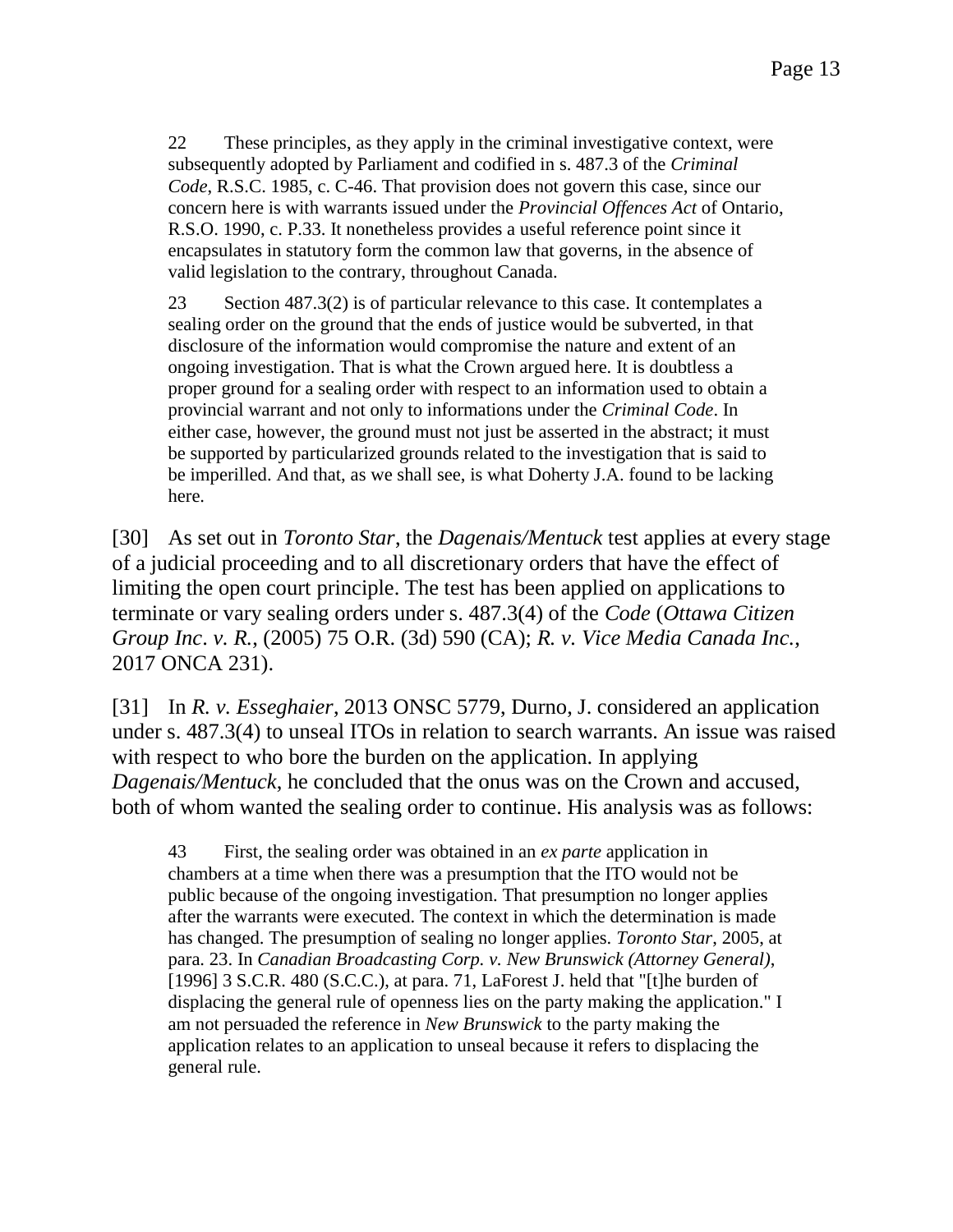44 Second, to put the onus on the media would be to reverse the presumption in *Dagenais-Mentuck*. The effect would be that if a judge was persuaded to seal the ITO during the investigative stage, the presumption of openness would be reversed when the investigation was completed.

45 Third, *Michaud*, relied upon by Jaser, was a case involving a presumption of secrecy, not one of openness. That Michaud was unsuccessful in overcoming the presumption of secrecy does not assist Mr. Jaser.

46 Fourth, in *Dagenais*, Lamer C.J.C. provided general guidelines in regard to publication bans including that "the party seeking to justify the limitation of a right (in the case of a publication ban, the party seeking to limit freedom of expression) bears the burden of justifying the limitation." That party must establish, on a balance of probabilities, that a ban is necessary, as it relates to an important objective that cannot be achieved by reasonably available and effective alternative measures, that its scope is as limited as possible, and that there is a proportionality between the salutary and deleterious effects of the ban. at para. 98(c). Generalized assertions would not support a publication ban. *Toronto Star*, 2005.The party seeking confidentiality must allege a serious and specific risk. See also: *MacIntyre*, at p. 189, *Mentuck*, at para. 38 I appreciate that in *Toronto Star Newspapers Ltd. v. Ontario* (2005), 2005 SCC 41 (CanLII), 197 C.C.C. (3d) 1 (S.C.C.) the court was dealing with a sealing application as opposed to an unsealing application. However, the principles regarding the party opposing openness having the onus remain.

47 While the argument raised here was not argued in *Dagenais*, there are no qualifications in *Dagenais* about the times when the presumption applies.

[32] Durno J. distinguished *Michaud* on the basis that the regime under s. 187 of the *Code* involved a presumption of secrecy and not openness, whereas with an executed search warrant the presumption is openness.

[33] It is clear from all these authorities, once a warrant has been executed, there is a presumption that the ITO will become accessible to the public unless the party wishing to limit that access can justify the limitations being sought. This applies not just at the initial application for a search warrant where a sealing order may be requested, but also any subsequent application to vary or terminate that order under s. 487.3(4).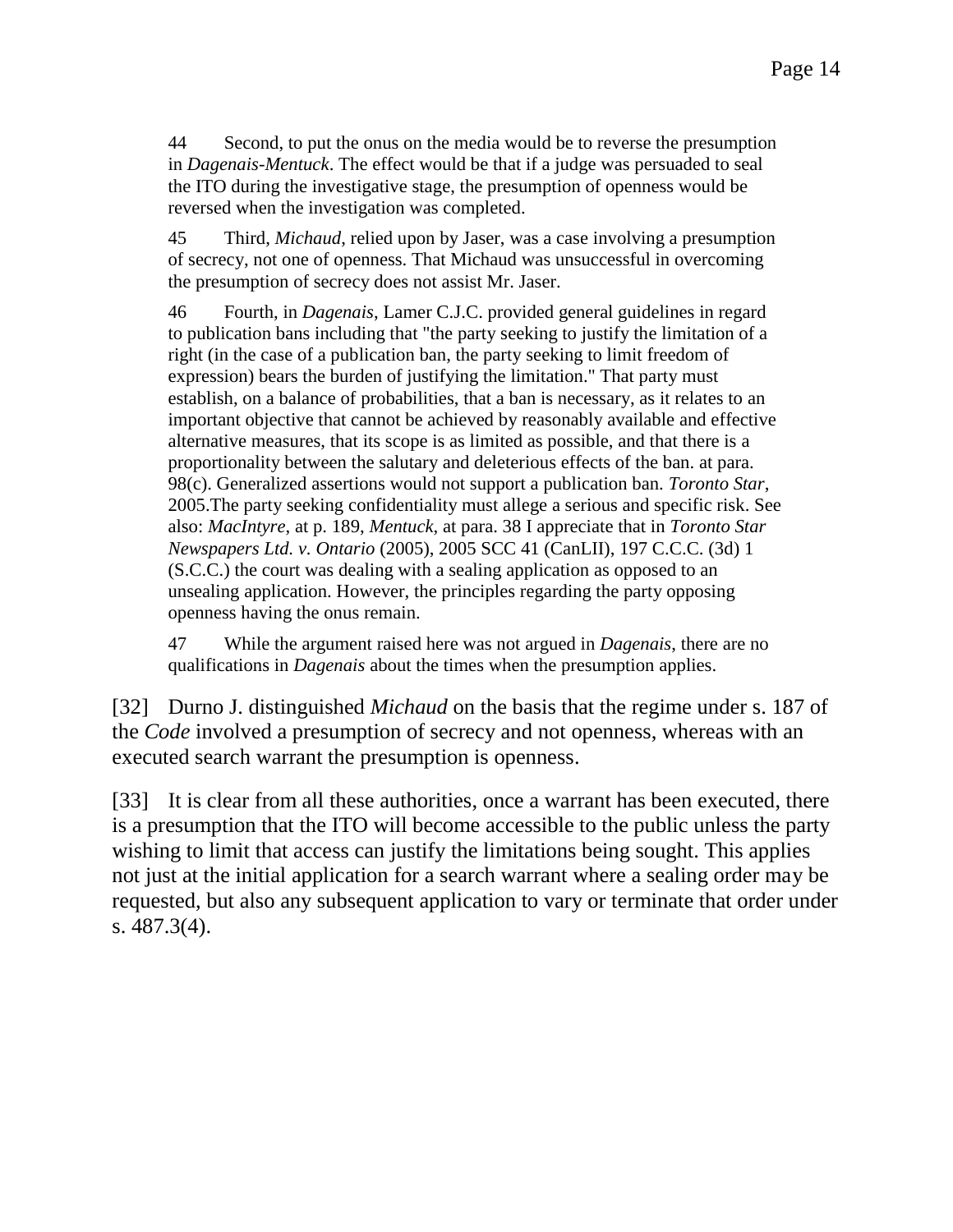# *Section 187 – Michaud*

[34] The *Dagenais/Mentuck* analysis has not been applied in the context of an application to open a sealed packet under s. 187 of the *Code*. That is not surprising since the section creates a statutory presumption of secrecy rather than openness. The *Dagenais/Mentuck* principles apply in contexts where the open court principle arises.

[35] *Michaud* was decided approximately two years after *Dagenais* and the Supreme Court of Canada made no reference to its earlier decision which reinforces the conclusion that s. 187 and its presumption of secrecy is outside the scope of the *Dagenais/Mentuck* principles. As noted in *Michaud*, the interests to be balanced in that case were between the individual applicant and law enforcement authorities. There was no public or media interest discussed. Since there was no discretionary order impinging on the openness of courts due to the statutory confidentiality, *Dagenais/Mentuck* had no application.

# **Conclusion**

[36] For an application under s. 487.3(4) of the *Code* following execution of a search warrant, the *Dagenais/Mentuck* principles apply and any party seeking to continue a sealing order limiting access to the supporting ITO bears the burden of justification. In this case, that was the Crown, who opposed Mr. Verrilli's application. The Provincial Court judge erred in applying the *Michaud* test and placing the burden on Mr. Verrilli to provide some evidence that the warrants were unlawfully granted before permitting access to the ITOs.

[37] Concerns about the possibility that disclosure of wiretap ITO information might make future police investigations less effective form part of the rationale related to the *Michaud* decision. These same issues may arise on applications for discretionary publication bans and sealing orders. Examples can be found in *Mentuck* and *Toronto Star*. The difference between the *Michaud* and *Dagenais/Mentuck* approaches is not whether protection of investigative techniques can be considered but, rather, where the evidentiary burden lies and how the presumption in favour of open courts is taken into account.

[38] I would dismiss the Crown appeal and, as directed by Justice Arnold, Mr. Verrilli's application should be remitted to the Provincial Court for disposition in accordance with the applicable principles.